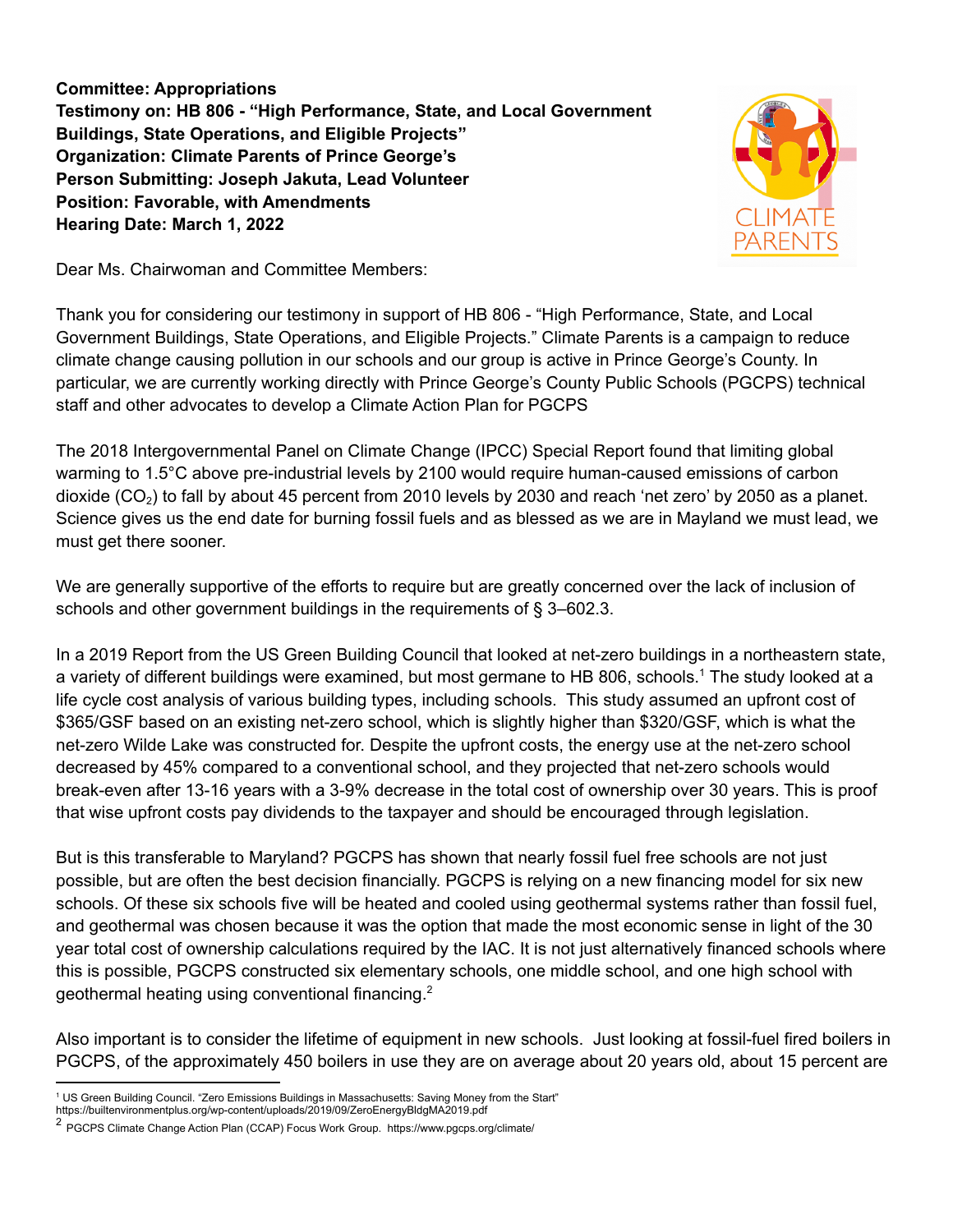older than 25 years, and one is from 1962. It is not unreasonable to expect that boilers installed in 2025 will still be in use in 2050. That means if we are installing fossil-fuel fired boilers going forward we are either deciding not to meet zero emission climate goals or we are planning on investing in infrastructure that will not be used for its full useful life and require costly retrofits in 20 years thus wasting taxpayers money.

Concerning additional amendments, we support the Climate Partners' Priority Amendments for HB 806 that are attached.

We must get to net-zero. We are at an inflection point when it comes to our children's future. We can see from thoughtful, in-depth numbers that in the long-term electric buildings will save taxpayers money and we know the alternative fossil-fuel powered buildings produce harmful pollution that will harm our children's lungs<sup>3</sup> and learning<sup>4</sup> as well as their future planet. We implore you to enact this legislation, with amendments to include governmental buildings, that will require holistic changes in the way we consume energy in Maryland and to make our schools resilient for years to come, for our children's sake.

We encourage a **FAVORABLE** report, with **AMENDMENT**, for this important legislation.

<sup>&</sup>lt;sup>3</sup> Lee YL, Wang WH, Lu CW, Lin YH, Hwang BF. Effects of ambient air pollution on pulmonary function among schoolchildren. Int J Hyg Environ Health. 2011 Sep;214(5):369-75. doi: 10.1016/j.ijheh.2011.05.004. Epub 2011 Jun 15. PMID: 21680243.

<sup>4</sup> Allen, J L et al. "Cognitive Effects of Air Pollution Exposures and Potential Mechanistic Underpinnings." *Current environmental health reports* vol. 4,2 (2017): 180-191. doi:10.1007/s40572-017-0134-3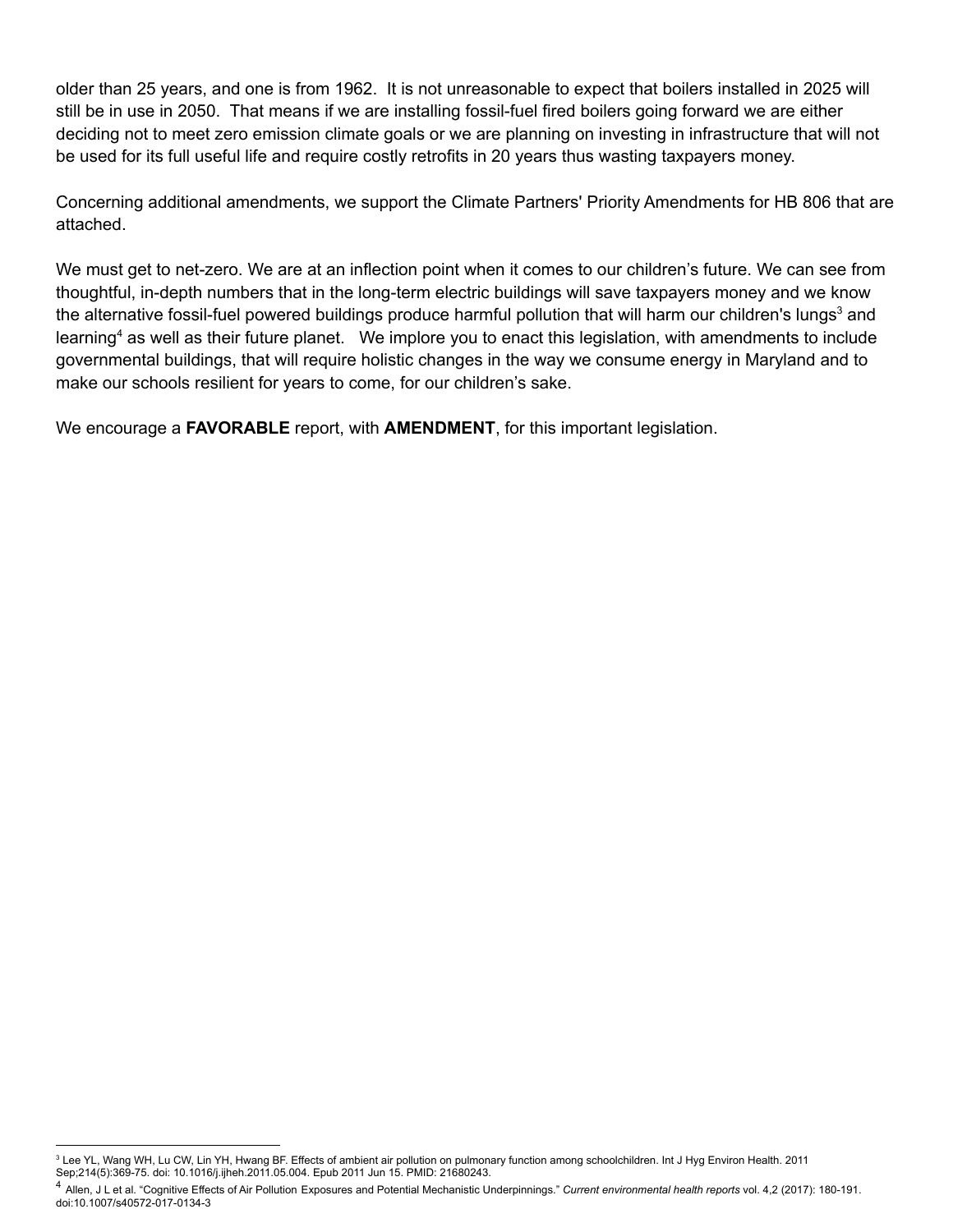## Attachment - Climate Partners' Priority Amendments

Goal: Our value is that government buildings, including schools, should be models for the rest of society and lead the way towards more sustainable, carbon-friendly practices. While HB 806 makes some steps in this direction, they are not enough. The provisions relating to public buildings should be strengthened to A) raise the standard and B) apply that standard to more buildings.

# **1. Adjust the Definition of High-Performance Buildings and when they are required**

The "high performance buildings" define a more environmentally friendly building standard and the conditions where a public building is required to meet that standard. The standard should be strengthened and apply to more publicly funded *buildings.*

- Public buildings, as defined in HB0806, are those public buildings that are constructed with at least 50% of state or local government funds. We believe this will be confusing and will arbitrarily exempt some schools. We should always set an example with our schools, and we should not have schools be at a lower standard than other buildings
	- o Redefine when the high-performance building standards are required to apply to buildings constructed with at least 25% of state or local government funds.
	- o Define high-performance as requiring a of LEED Silver certification (not just equivalency)
- **2. Add language from SB0528 that requires high-performance buildings to acquire energy from renewable resources (wind, solar, geothermal, ocean, small hydro)**
	- We believe that solving the problem of carbonization in buildings will require changes to the energy consumption that buildings get from the grid. If a building meets the standard of a high-performance building, it should not only be constructed and certified to a LEED Silver standard, but it should also ensure that it is not pulling dirty energy from the grid.
		- o Include schools in the requirement to be LEED Silver
		- o Include requirement for high-performance buildings to acquire energy from renewable sources

## **3. Apply All-Electric Construction Code to All Buildings**

HB0831 set an all-electric construction code, which is referenced in HB0806, however, schools were exempted from the all-electric requirement.

- Schools should not be exempted from the all-electric construction requirement
	- Our public buildings, including our schools, should be models for the rest of society, and should be stronger, or at a minimum comparable, to other building standards.
	- It is our understanding that HB 806 addresses construction standards for new public buildings, potentially based on levels for state funding. We support stronger goals for state buildings, but the new construction codes laid out in HB 806 should apply to all buildings, regardless of level of state funding.
	- If we don't apply the all-electric standard to all buildings, every time we build a building that is not all-electric, it is one more building we will have to retrofit. Retrofitting is far more expensive than building the all-electric in the first place.
	- With a state surplus and plans to spend significant money on schools through the Built to Learn funding, this is the ideal time to pay-it-forward. Building schools with fossil fuel infrastructure will require far more funds in the future to operate and eventually retrofit.
- 4. **Building Emission Performance Standards -** While the bill currently includes requirements for direct emissions (*defined as "onsite fuel combustion, e.g., gas used onsite for water and/or space heating, cooking, and refrigerant leaks"*), the bill should be amended to include performance measures for improved energy efficiency (e.g., site electricity use), such as: maintaining and retro-commissioning building energy systems; implementing HVAC scheduling and other smart control systems; and making building shell and other energy efficiency